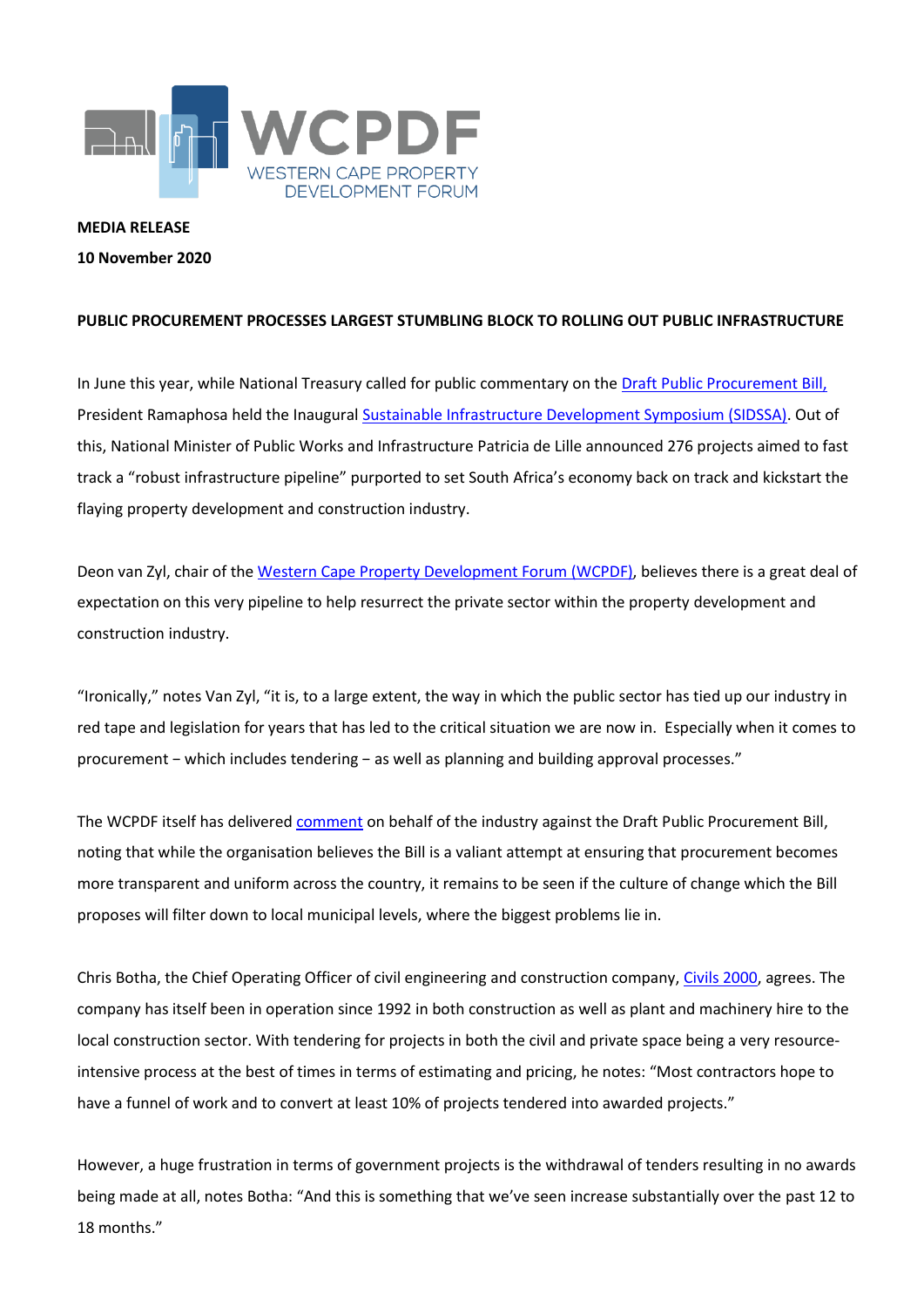Van Zyl adds that, with government's own inability to get its projects to market, the construction industry is desperate for private sector projects to hit the ground: "Yet applications by the private sector are also severely hindered by government red tape and ineffective bureaucracies, with statutory approvals required just being too slow for projects to remain economically viable.

This means that private projects stagnate due to rising costs even before a shovel hits the ground, and thousands of planned jobs in for construction workers in the most vulnerable of communities never materialise.

"So the contracting industry is being penalised on both public and private sector projects . Government is not spending money on its projects and is also actively delaying the spending by private sector clients on their own projects due to delays in processing applications," explains Van Zyl.

On the hopes of achieving stability in the industry via the President's proposed SIDSSA projects, Botha notes: "Any information that comes to the market and promises work is obviously good news for us. However, with the pain that the industry has had with the folding of many of the larger construction companies, we now need to see what the actual timelines will be of those promises unfolding.

After all, he says: "We've had the National Development Plan that's been around since 2012 and how much of that have we seen?"

While Civils 2000 is in a position to enjoy a "50/50 balance between work for the public versus the private sector" Botha admits though: "On the public sector side, it's extremely competitive and has become a very costly process just to tender."

He cites the example of a recent large public sector project the company tendered for in East London: "In terms of manpower hours and out-of-pocket expenses, the tender process alone cost us about R400 000."

However, at the end of the day, the local authority decided to go with a lower-priced win, which saw the technical aspects of the project slip substantially – a common occurrence among numerous municipalities.

Says Botha: "That's extremely frustrating because you hope most of your clients have the technical interests of a project to heart when they consider what they are buying. But, unfortunately, in the Western Cape, at municipality and sometimes even at provincial level, there seem to be different motivators to awarding projects."

Van Zyl believes that trying to do work for government is becoming too costly for the private property industry and the process too risky, leading often expenditure on the part of the tenderer that will never be recouped: "The